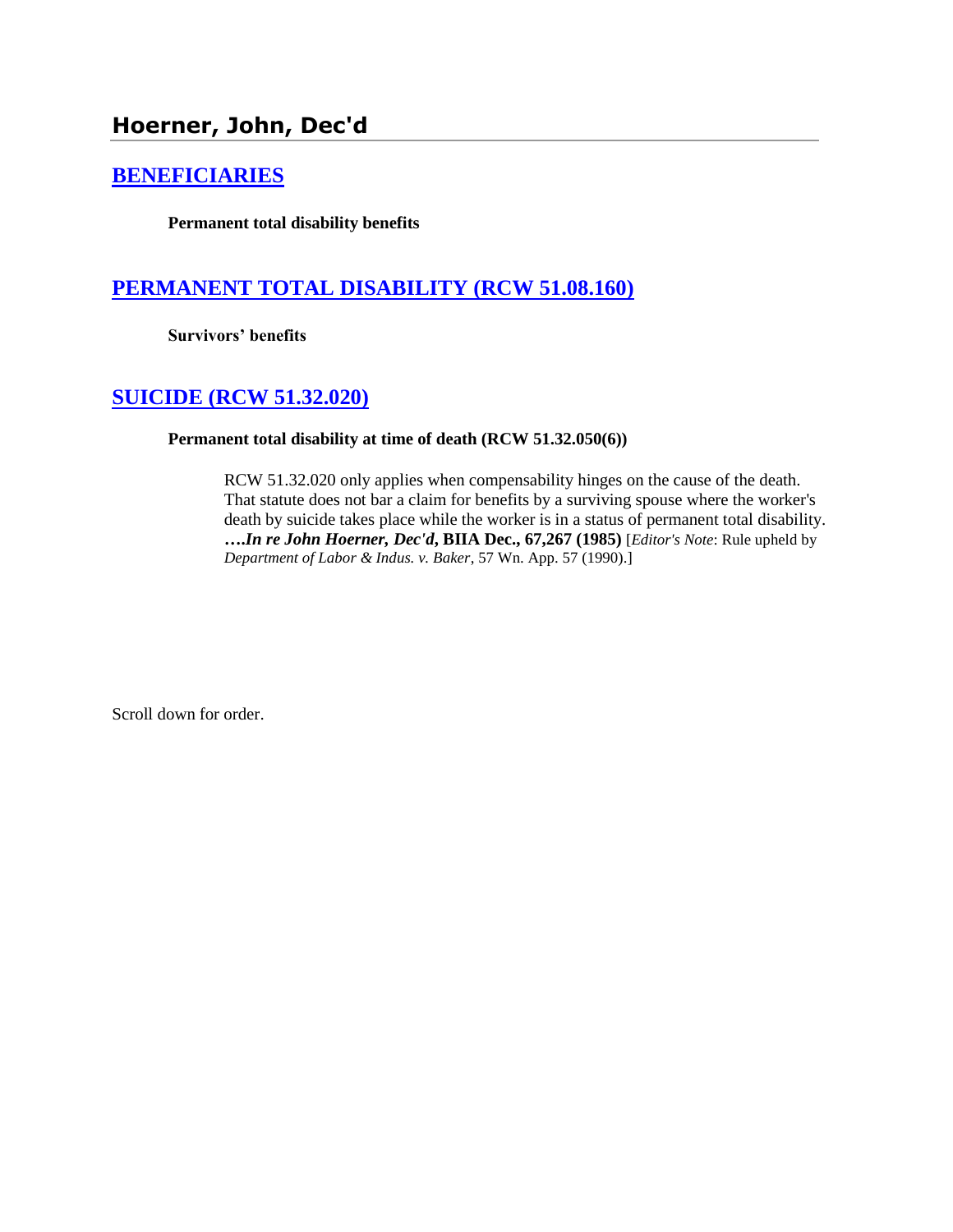#### **BEFORE THE BOARD OF INDUSTRIAL INSURANCE APPEALS**

#### **STATE OF WASHINGTON**

### **In Re: JOHN HOERNER, DEC'D. ) DOCKET NO. 67,267**

**Claim No. 7006840 ) DECISION AND ORDER**

APPEARANCES:

Widow-petitioner, Johanna Hoerner, by 10 | Raekes, Rettig, Osborne and Forgette, per Philip M. Raekes 13 Employer, George Grant, Inc.,

16 Department of Labor and Industries, by 17 The Attorney General, per 18 Laurie Connelly, Assistant

20 This is an appeal filed by the widow-petitioner on March 19, 1984 from an order of the Department of Labor and Industries dated February 28, 1984, which denied benefits for Johanna Hoerner for the 23 reason that the decedent's death on December 21, 1983 was a result of 24 a suicide and that the suicide was the result of a deliberate and conscious attempt on the part of the decedent to take his own life. 26 Reversed and remanded.

#### 27 DECISION

28 Pursuant to RCW 51.52.104 and RCW 51.52.106, this matter is before the Board for review and decision on a timely Petition for Review filed by the Department of Labor and Industries to a Proposed Decision and Order issued on July 20, 1984, in which the order of the Department dated February 28, 1984 was reversed, and the claim remanded to the Department with instructions to award Johanna Hoerner a widow's pension pursuant to RCW 51.32.050(6).

 The general nature and background of this appeal are as set forth in the Proposed Decision and Order and shall not be reiterated herein.

| 37 | RCW 51.32.050(6) provides in material part:        |
|----|----------------------------------------------------|
| 38 | "If the injured worker dies during the period of   |
| 39 | permanent and total disability, whatever the cause |
| 40 | of death, leaving a surviving spouse, or child, or |
| 41 | children, the surviving spouse or child or         |
| 42 | children shall receive benefits as if death        |
| 43 | resulted from the injury "                         |
| 44 |                                                    |

RCW 51.32.020 provides in material part:

2/15/85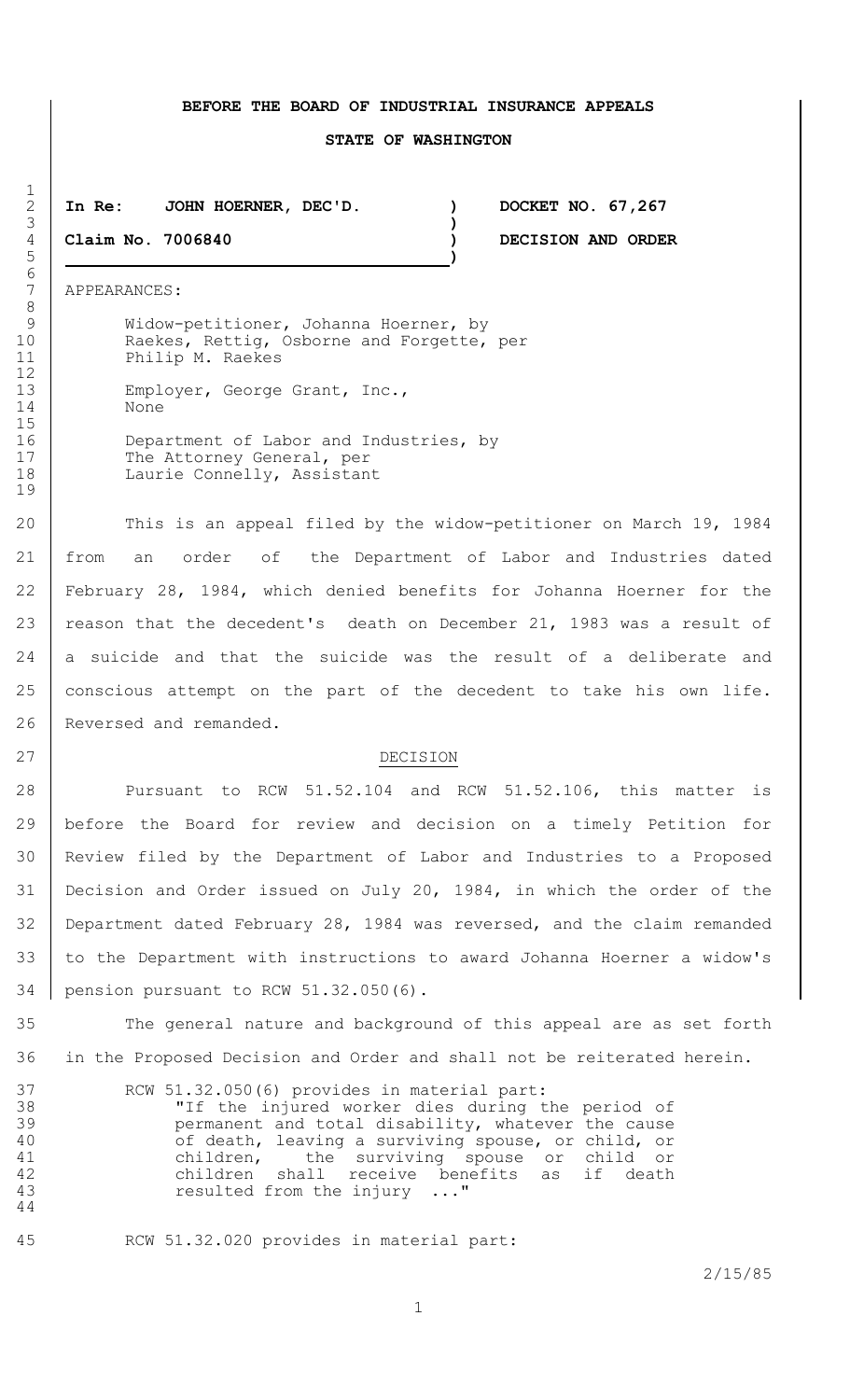"If injury or death results to a worker from the deliberate intention of theworker himself or herself to produce such injury or death, or while the worker is engaged in the attempt to commit, or the commission of, a felony, neither the worker nor the widow, widower, child, or dependent of the worker shall receive any payment under this 9 title." 10

Quare: Given the above two statutory provisions, is the widow of a work tho, at the time of his death was in the status of permanent total disability due to an earlier industrial injury, entitled to the benefits provided for a surviving spouse under the Act where the worker15 death resulted from his "deliberate intention" to take his own liffe?

Although both of the above-cited statutory provisions have been, in essentially the same pertinent language, part of our Workers' Compensation Act since its original enactment in 1911, the question presented, so far as we are aware, is one of first impression. See Laws of 1911, chapter 74, sections 5 and 6. The resolution of the questi@2, we think, lies in the application of two fundamental

precepts, to wit: (1) 24 The Act is remedial and its provisions are to be 25 liberally construed in favor of its intended 26 beneficiaries. Lowry v. Department of Labor and 27 Industries, 21 Wn.2d 538 (1944). 28 (2) 29 Different sections or provisions of the same Act 30 should be construed so as to harmonize and give 31 effect to each and avoid a conflict. Beech v. 32 Board of Adjustment of Snohomish County, 73 Wn.2d 33 343 (1968). 34

Whewed on their face, the two subject enactments appear to conflict. RCW 51.32.050(6) purports to grant survivors' benefits where *file* worker is permanently and totally disabled at the time of death  $\frac{1}{2}$ en if the cause of death be suicide ("whatever the cause of  $death "B.9$  whereas RCW 51.32.020 purports to deny benefits where death is by 40 suicide ("deliberate intention") even if the decedent was permanently totally disabled at the time of death. Thus, we are seeming Ly confronted with the choice of which provision applies to the

43

exclusidn of the other, thereby compromising the integrity of whiche $\&$ fr provision is not given prevailing effect. Such an approach,

1

2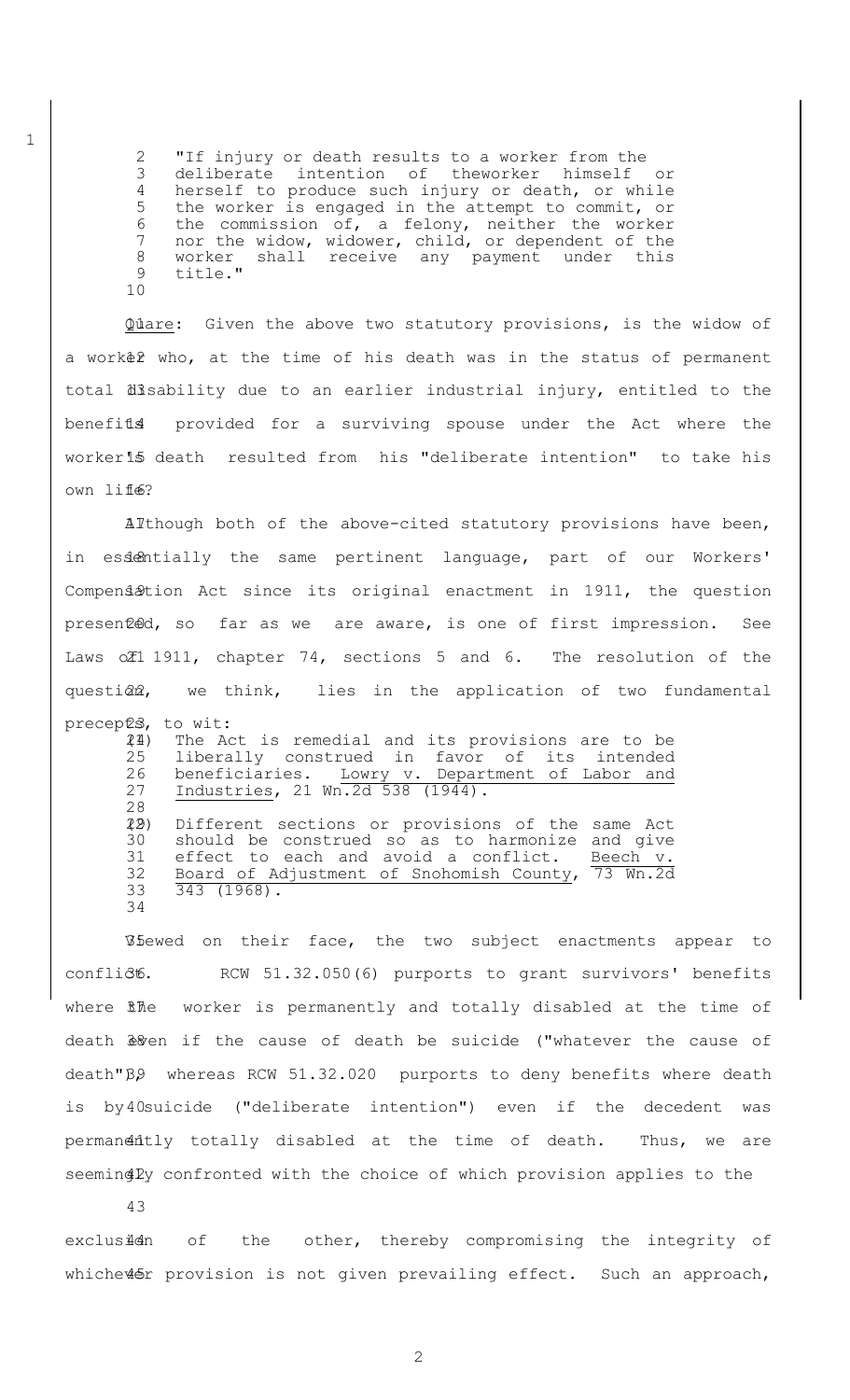however1 assumes that both provisions speak to the same thing; in our opinion2 they do not.

If our view, RCW 51.32.020, the so-called suicide statute, is addressed to those situations where the claim for benefits hinges upon the compensability of the death itself  $-$  i.e., the claim is that the death itself was industrially caused or related. On the other hand, under  $RCW$  51.32.050(6), the cause of death is immaterial inasmuch as the claim for benefits is not predicated upon the death itself, 9 but upon the decedent's industrial status at the time of death, 10 to wit, his status of permanent total disability. Unlike a claim predicated upon the compensability of the death itself, a valid claim  $f\&r$  benefits of a surviving spouse under RCW 51.32.050(6) results3in no new or unexpected cost to the employer or the Accident Fund. 14 rovision for such benefits had already been factored into the pension 5 reserve of the permanently totally disabled worker. The amount 16 necessary to support a disabled worker of that status, including the amount necessary for spouse's benefits (and children's benefits, if any) is routinely established and reserved at the time permandn9t total disability is adjudicated. Such was the circumstance when M20 Hoerner was originally placed on the pension rolls in 1970.

In sum, we hold that RCW 51.32.020 does not bar a claim for 21 benefits by a surviving spouse where the worker's death by suicide takes 2place while the worker is in a status of permanent total disability. In making this determination, we are not unmindful of the court'\$5 opinion in McFarland v. Department of Labor and Industries, 188 Wa£16. 357 (1936). In this respect, it is sufficient to note that the colit's discussion therein as to the law regarding the widow's claim 28for pension, based upon an alternative allegation that her husband 9was permanently and totally disabled at the time of his

30

self-inflicted death, is dictum. The court's discussion in this regard 32 appears to have been prompted by its desire to distinguish

3